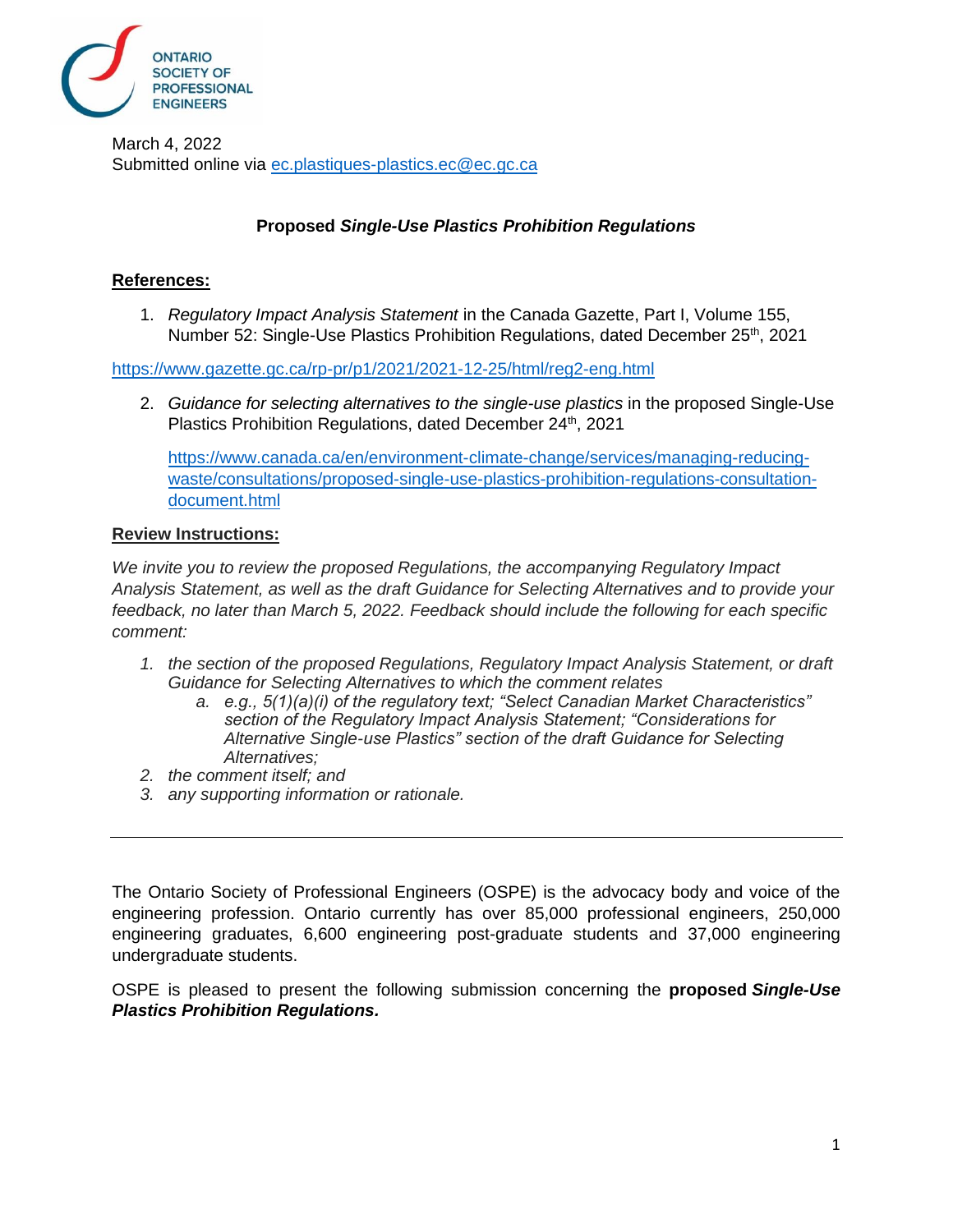## **Comment #1:**

**Section:** Figure 1 of the *Guidance for Selecting Alternatives to the Single-Use Plastics*.

**Comment:** The figure lists "reusable cotton bags" as part of the "improved value recover by increasing recyclability or recycling rates" instead of under "alternatives that reduce the amount of waste that ends up in environment", which includes reusable metals straws. Consider including reusable cotton bags, which are not recyclable, under the reduction category.

## **Supporting Information:** n/a

## **Comment #2:**

**Section:** Foodservice Ware made from or containing problematic plastics subsection of the *Guidance for Selecting Alternatives to the Single-Use Plastics*.

**Comment:** The guidance document does not address additional challenges presented in the recycling stream with the introduction of food-soiled recyclable plastic containers. Additionally, the colour of the plastic may impact recyclability, such as in the City of Toronto where black takeout containers cannot be recycled. OSPE suggests that there should be additional consideration regarding the inclusion of commentary on manufacturing/procurement decisions, as well as on personal responsibility (cleaning recyclables properly).

**Supporting Information:** [https://www.halton.ca/For-Residents/Recycling-Waste/Curbside-](https://www.halton.ca/For-Residents/Recycling-Waste/Curbside-Collection#!rc-cpage=358084)[Collection#!rc-cpage=358084](https://www.halton.ca/For-Residents/Recycling-Waste/Curbside-Collection#!rc-cpage=358084) and [https://www.toronto.ca/services-payments/recycling-organics](https://www.halton.ca/For-Residents/Recycling-Waste/Curbside-Collection#!rc-cpage=358084    https://www.toronto.ca/services-payments/recycling-organics-garbage/waste-wizard/)[garbage/waste-wizard/](https://www.halton.ca/For-Residents/Recycling-Waste/Curbside-Collection#!rc-cpage=358084    https://www.toronto.ca/services-payments/recycling-organics-garbage/waste-wizard/) 

# **Comment #3:**

**Section:** Statement in the *Regulatory Impact Analysis Statement*. The statement: "*… the Department is aware of the implications of prohibitions on domestic manufacturers that are competing in the global market, where prohibitions may not be present. Therefore, manufacture of the six categories of SUPs for the purpose of export, as well as import for the purpose of reexport, will continue to be permitted under the proposed Regulations."* can be found in the "Canada's International Trade Commitments" section.

# **Comment:**

- Substitution of the SUP (e.g., bags) to paper or cotton may increase the final price of products for Canadian consumers, while a price of the same products, but for foreign consumers will stay the same. What can the government do to eliminate this kind of consumption discrimination?
- If substitution of SUP to paper or wood is connected with a complicated design, more expensive logistics, or increasing the number of vendors, etc., it may provoke Canadian producers to work only for import or move productions to jurisdictions with no SUP ban.
- How does the government want to support Canadian commercial producers?
- The suggestion is to further investigate the impact analysis of SUP exports, or developing more parameters for exporting SUPs. Preventing manufacturers from selling SUPs